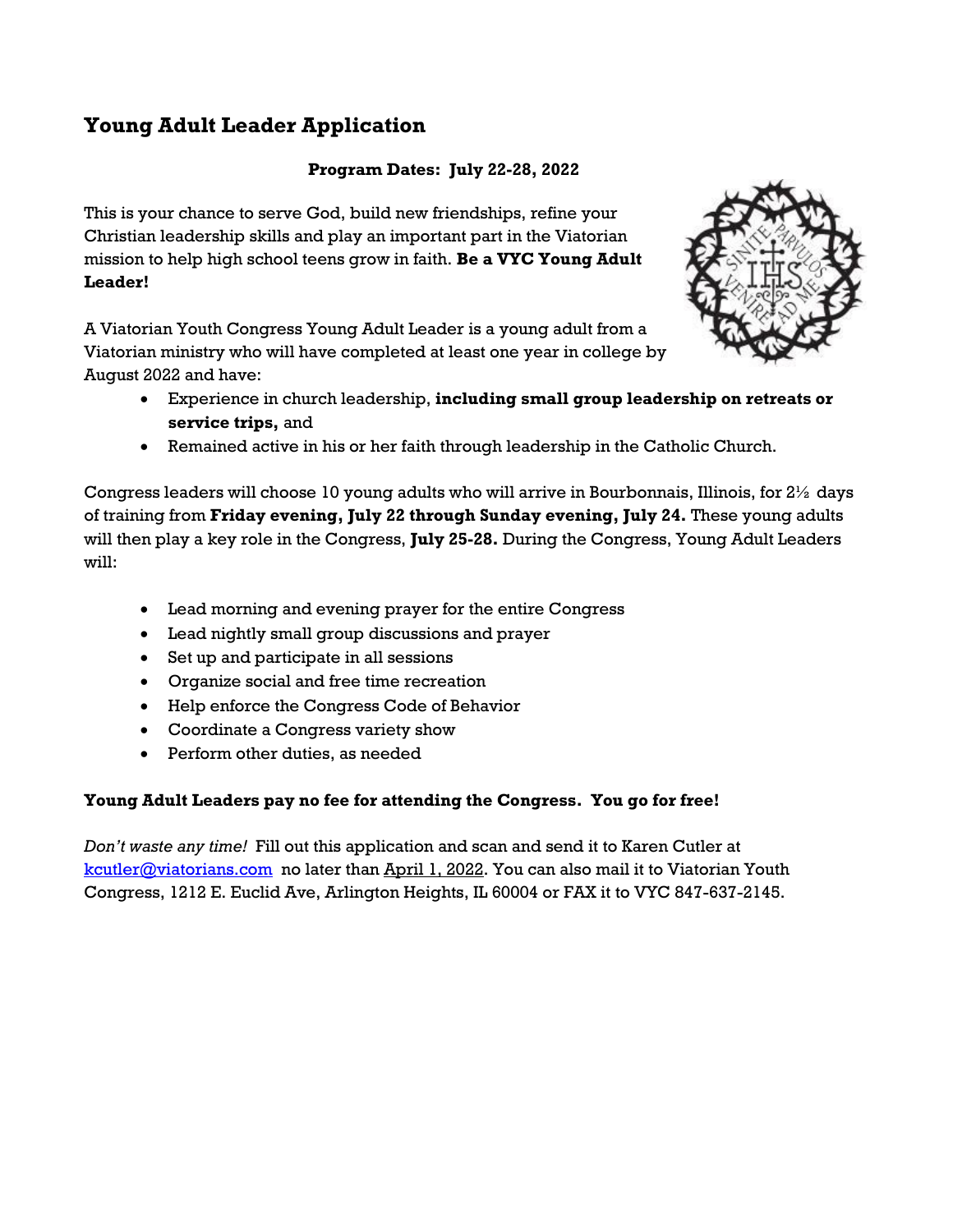## **YOUNG ADULT LEADER APPLICATION**

#### **Personal Information**

| Name: Name:                                                                                                       |                                                                                  |  |  |  |
|-------------------------------------------------------------------------------------------------------------------|----------------------------------------------------------------------------------|--|--|--|
|                                                                                                                   |                                                                                  |  |  |  |
|                                                                                                                   |                                                                                  |  |  |  |
|                                                                                                                   |                                                                                  |  |  |  |
|                                                                                                                   |                                                                                  |  |  |  |
|                                                                                                                   |                                                                                  |  |  |  |
| Please list your addresses in the past three years:                                                               |                                                                                  |  |  |  |
|                                                                                                                   | ,我们也不能在这里的时候,我们也不能在这里的时候,我们也不能不能不能不能不能不能不能不能不能不能不能不能不能。""我们,我们也不能不能不能不能不能不能不能不能不 |  |  |  |
|                                                                                                                   |                                                                                  |  |  |  |
| <b>Emergency Contact Information:</b>                                                                             |                                                                                  |  |  |  |
|                                                                                                                   |                                                                                  |  |  |  |
| Phone: $(\_\_)$                                                                                                   |                                                                                  |  |  |  |
| <b>Accommodation:</b>                                                                                             |                                                                                  |  |  |  |
| Will you need lodging in the Bourbonnais area for the Congress Training, July 22-July 24?<br><b>Yes _________</b> |                                                                                  |  |  |  |
| <b>Reflections</b>                                                                                                |                                                                                  |  |  |  |
|                                                                                                                   |                                                                                  |  |  |  |

Please attach a brief response (1-page max) to the following prompts:

1. I would you be an effective leader for the Viatorian Youth Congress because…

2. Based on my experiences in leadership, I think effective leaders…

3. As I will serve alongside another young adult to carry out this role, the ideal partner for me would bring the following characteristics to this role to compliment me as a leader.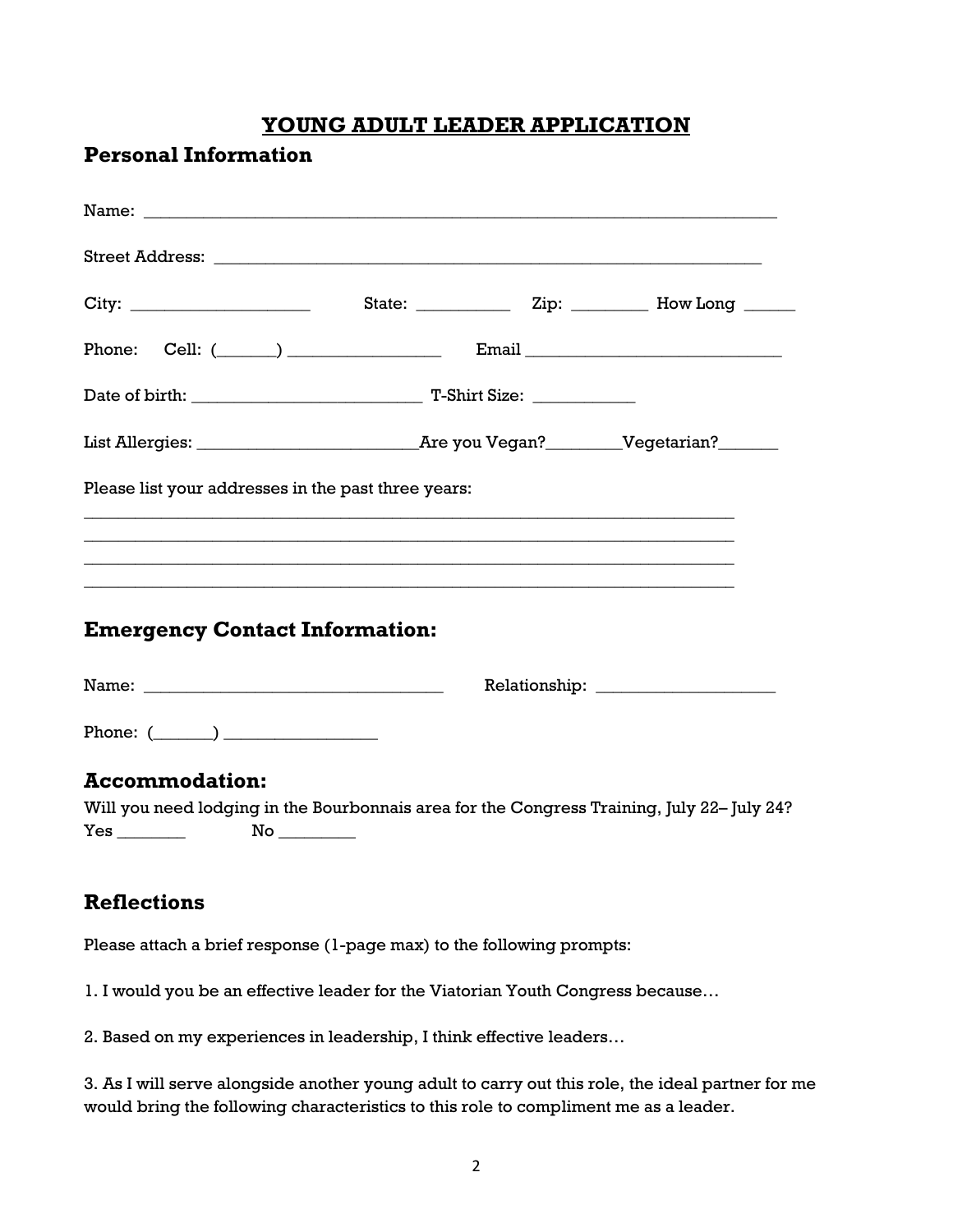### **Volunteer Experience**

| Organization | Role | <b>Responsibilities</b> | Supervisor name/<br>phone |
|--------------|------|-------------------------|---------------------------|
|              |      |                         |                           |
|              |      |                         |                           |
|              |      |                         |                           |
|              |      |                         |                           |

### **Background**

|                        | Have you ever previously participated in any Clerics of St. Viator Organization or Program? |
|------------------------|---------------------------------------------------------------------------------------------|
| <b>Yes</b><br>No. No   |                                                                                             |
| If yes, please explain |                                                                                             |

Are you related by blood or marriage to any current employee, volunteer, or Member of the Clerics of St. Viator? Yes \_\_\_\_\_\_\_\_\_ No \_\_\_\_\_\_

If yes, who and what position? \_\_\_\_\_\_\_\_\_\_\_\_\_\_\_\_\_\_\_\_\_\_\_\_\_\_\_\_\_\_\_\_\_\_\_\_\_\_\_\_\_\_\_\_\_\_\_\_\_\_\_\_

Have you ever been convicted of a criminal offense? \_\_\_\_\_\_\_\_\_ If so, please attach a written explanation.

Have you ever engaged in or been accused or convicted of child abuse, indecency with a child, or injury to a child? Yes \_\_\_\_\_\_\_ No \_\_\_\_\_\_ If yes, please attach a written explanation.

# **References**

Please ask these people to submit a letter of recommendation on your behalf detailing (1) how you have been living your faith this year and (2) why you would be an effective Young Adult Leader. These need to be a family member and your youth/campus minister—someone who knows you and has worked with you in active youth ministry.

| <b>Name</b>            | <b>Address</b> | <b>Phone</b> | How long have you<br>known this person? |
|------------------------|----------------|--------------|-----------------------------------------|
| <b>Campus Minister</b> |                |              |                                         |
| <b>Family Member</b>   |                |              |                                         |

Please ask them to scan and send it to Karen Cutler  $kcutler@viatorians.com$  no later than April 1, 2022. You can also mail it to Viatorian Youth Congress, 1212 E. Euclid Ave, Arlington Heights, IL 60004 or FAX it to VYC 847-637-2145.